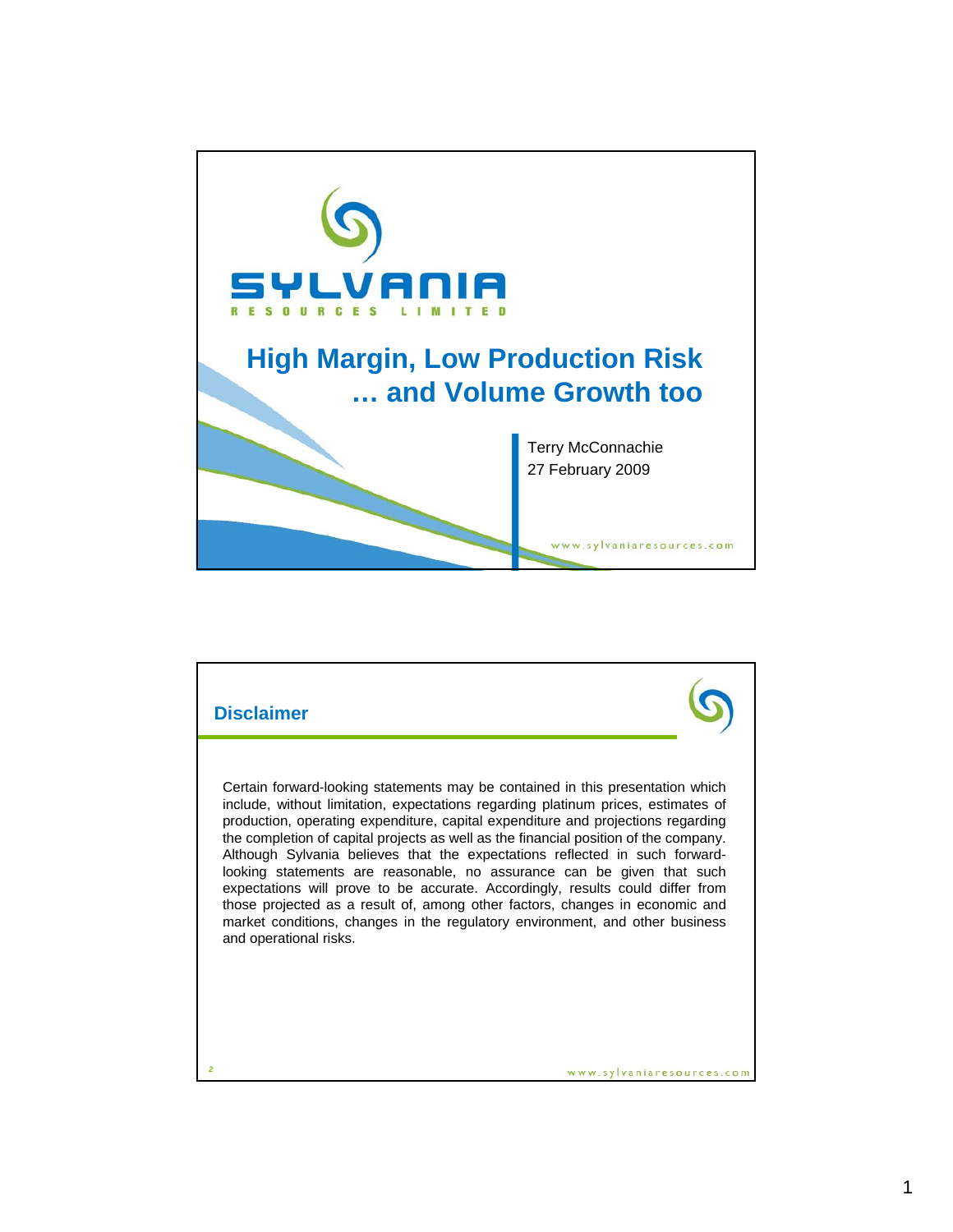

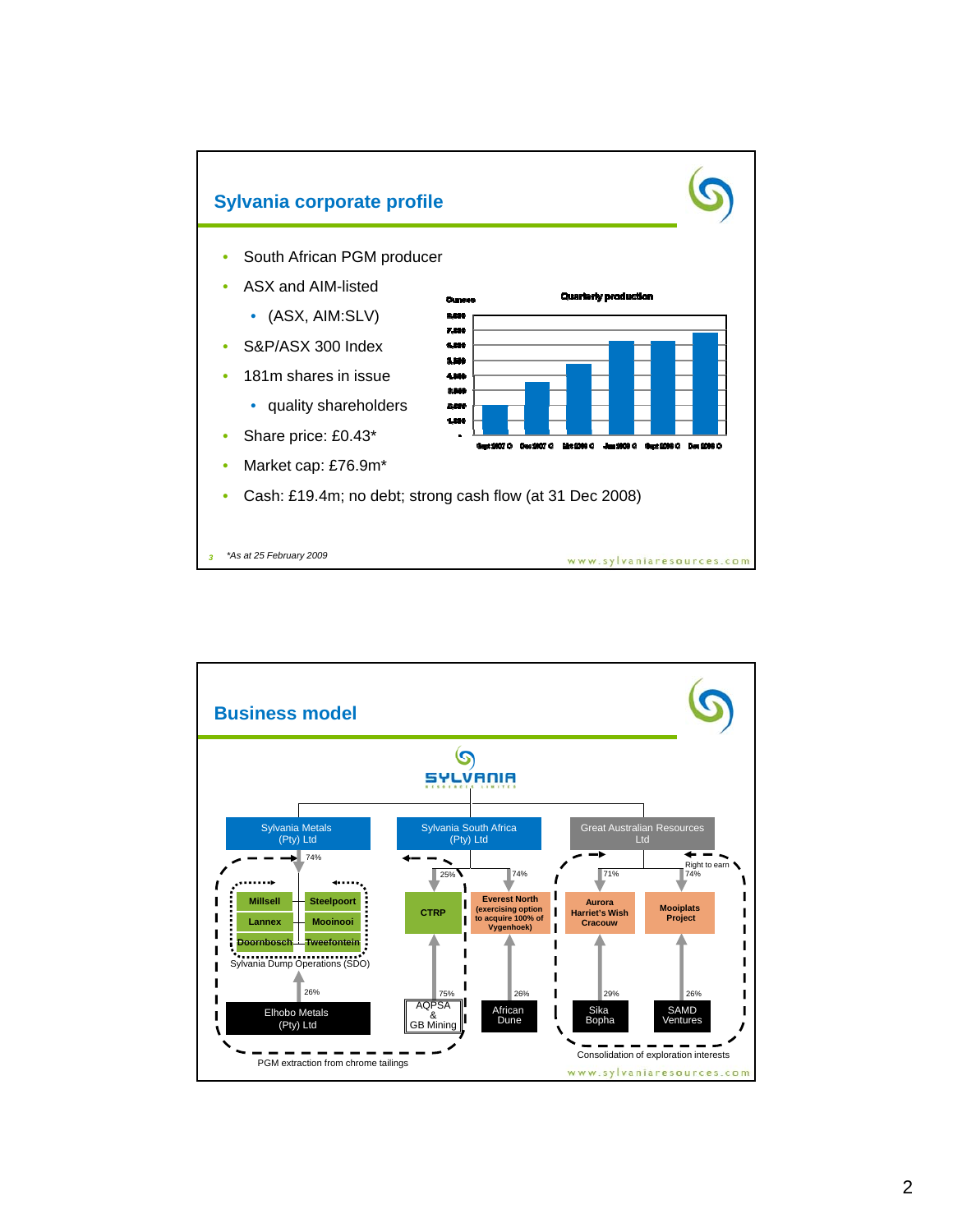

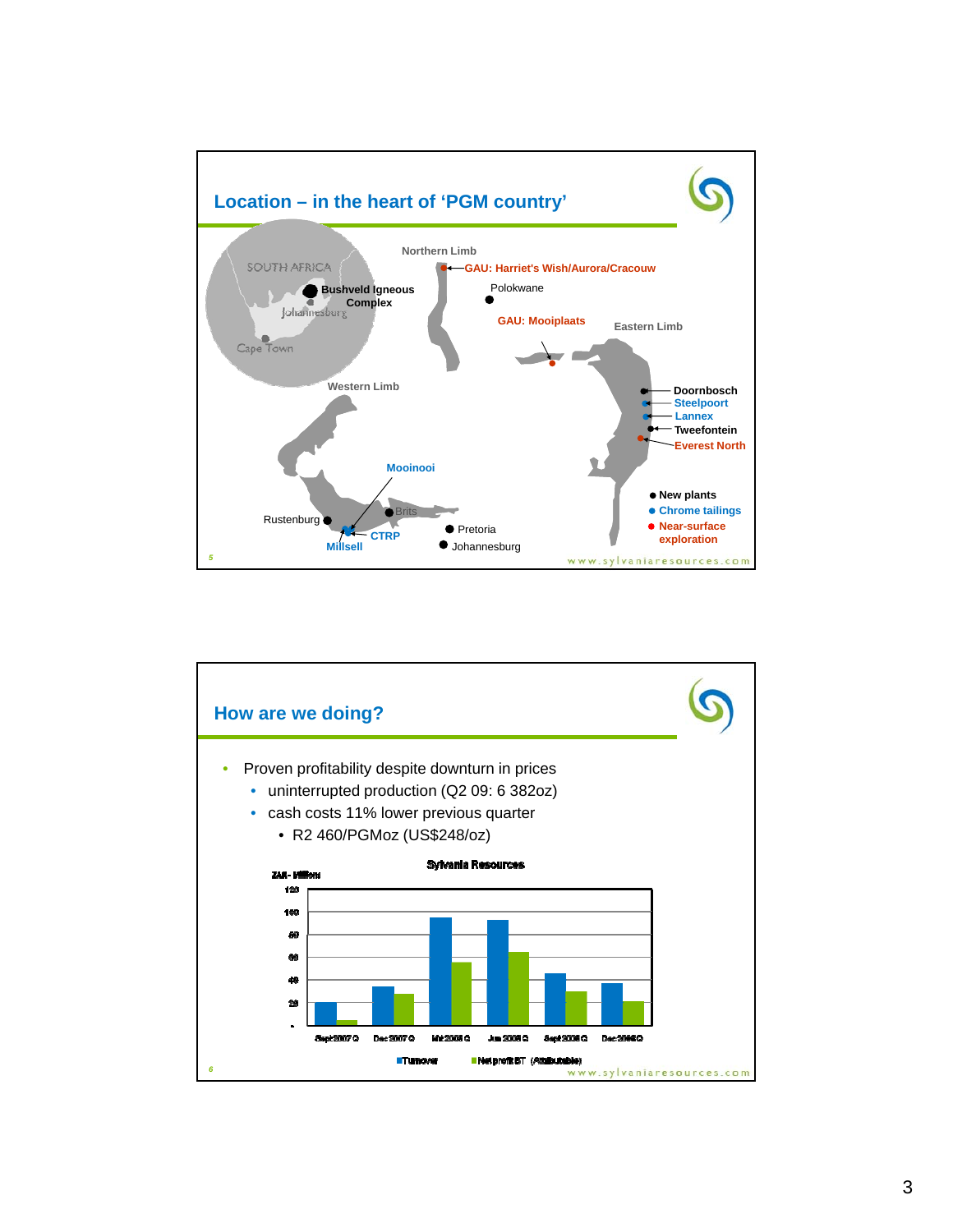|                         |               | Q Jun   |               | Q Dec |                 |                  |
|-------------------------|---------------|---------|---------------|-------|-----------------|------------------|
| * Unaudited             |               | 2008    | Q Sep<br>2008 | 2008  | <b>New spot</b> | Q Sep<br>on spot |
|                         | <b>Unit</b>   |         |               |       |                 | $\%$             |
| <b>Revenue</b>          |               |         |               |       |                 |                  |
| Basket price            | S/oz          | 2692    | 1494          | 687   | 834             | $-44$            |
| Basket price            | R/oz          | 21 3 21 | 11 997        | 6808  | 8 3 4 0         | $-30$            |
| Average R/\$ rate       | R/S           | 7.92    | 8.03          | 9.91  | 10.00           | 24               |
|                         |               |         |               |       |                 |                  |
| <b>SDO cash costs</b>   |               |         |               |       |                 |                  |
| Per PGM ton             | R/t           | 349     | 247           | 274   | 274             | 10 <sup>1</sup>  |
|                         | \$/t          | 44      | 31            | 28    | 27              | $-4$             |
| Per PGM oz              | R/oz          | 2789    | 2 4 9 1       | 2460  | 2460            | $-1$             |
|                         | $\sqrt{2}/oz$ | 352     | 310           | 248   | 246             | $-21$            |
|                         |               |         |               |       |                 |                  |
| Gross cash margin - SDO | %             | 79      | 67            | 16    | 50              | $-25$            |

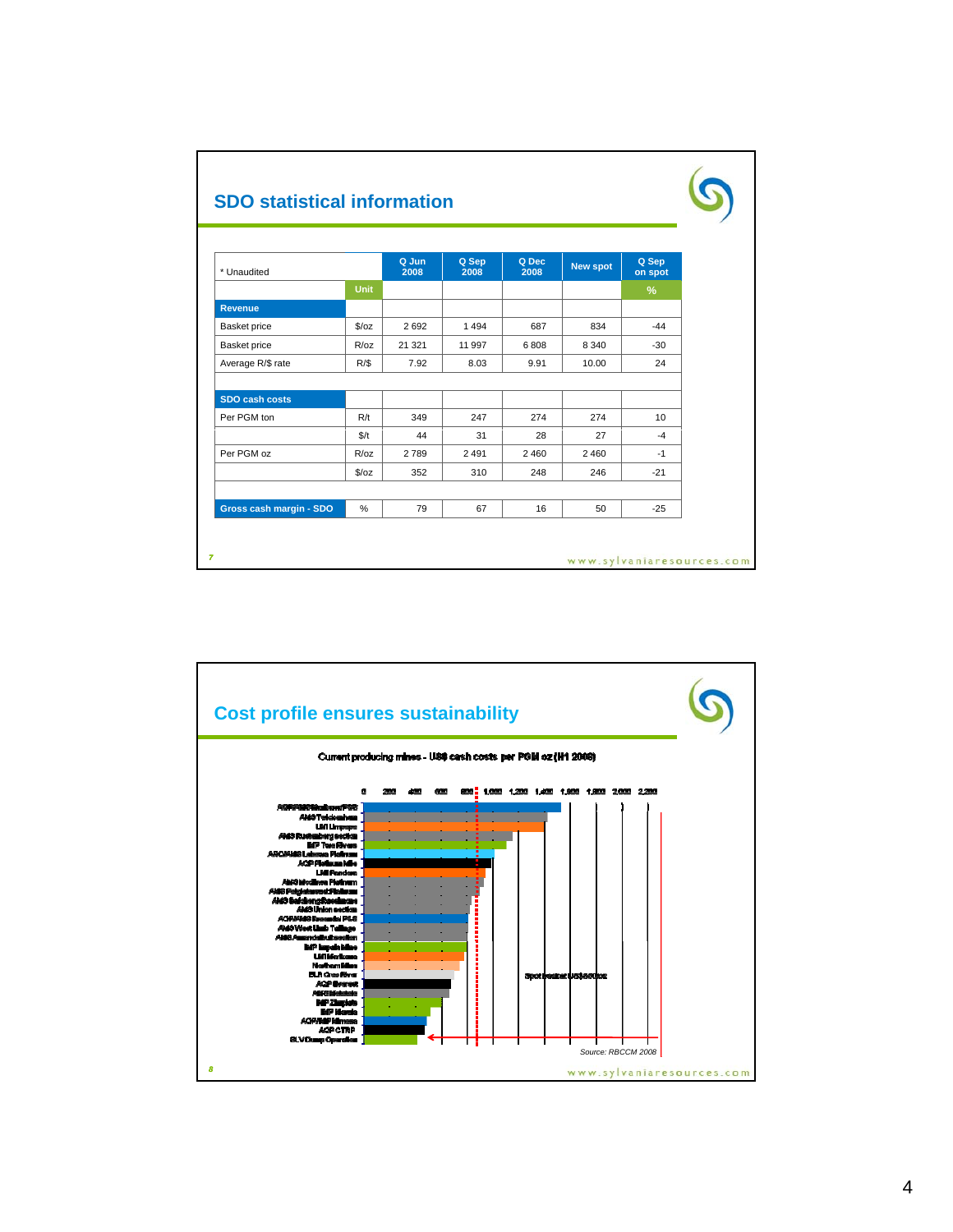

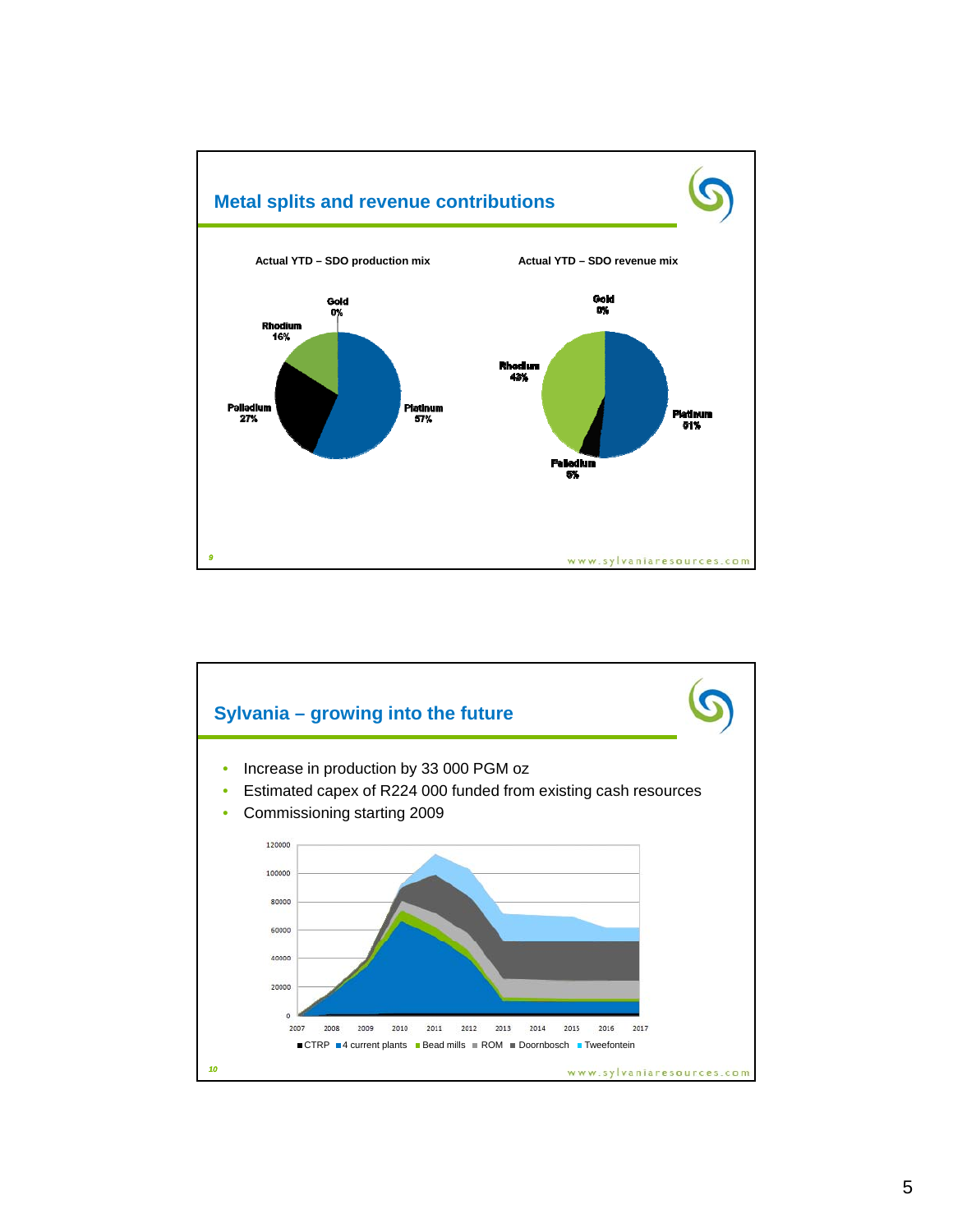*11*

|                                             |     | <b>Doornbosch</b> | Tweefontein |
|---------------------------------------------|-----|-------------------|-------------|
| Available dump tonnes                       | t   | 83 256            | 909 120     |
| Current arisings per month next<br>25 years | t   | 40 000            | 20 000      |
| <b>Total feed</b>                           | t/m | 40 000            | 36 000      |
| <b>Total feed</b>                           | g/t | 6.00              | 4.00        |
| PGM feed tonnes per month                   | t   | 18 800            | 16 900      |
| PGM grade                                   | g/t | 7.50              | 6.00        |
| PGM recoveries                              | %   | 48                | 48          |
| PGM per month (estimate)                    | OZ. | 2 1 7 6           | 1565        |



www.sylvaniaresources.com

S

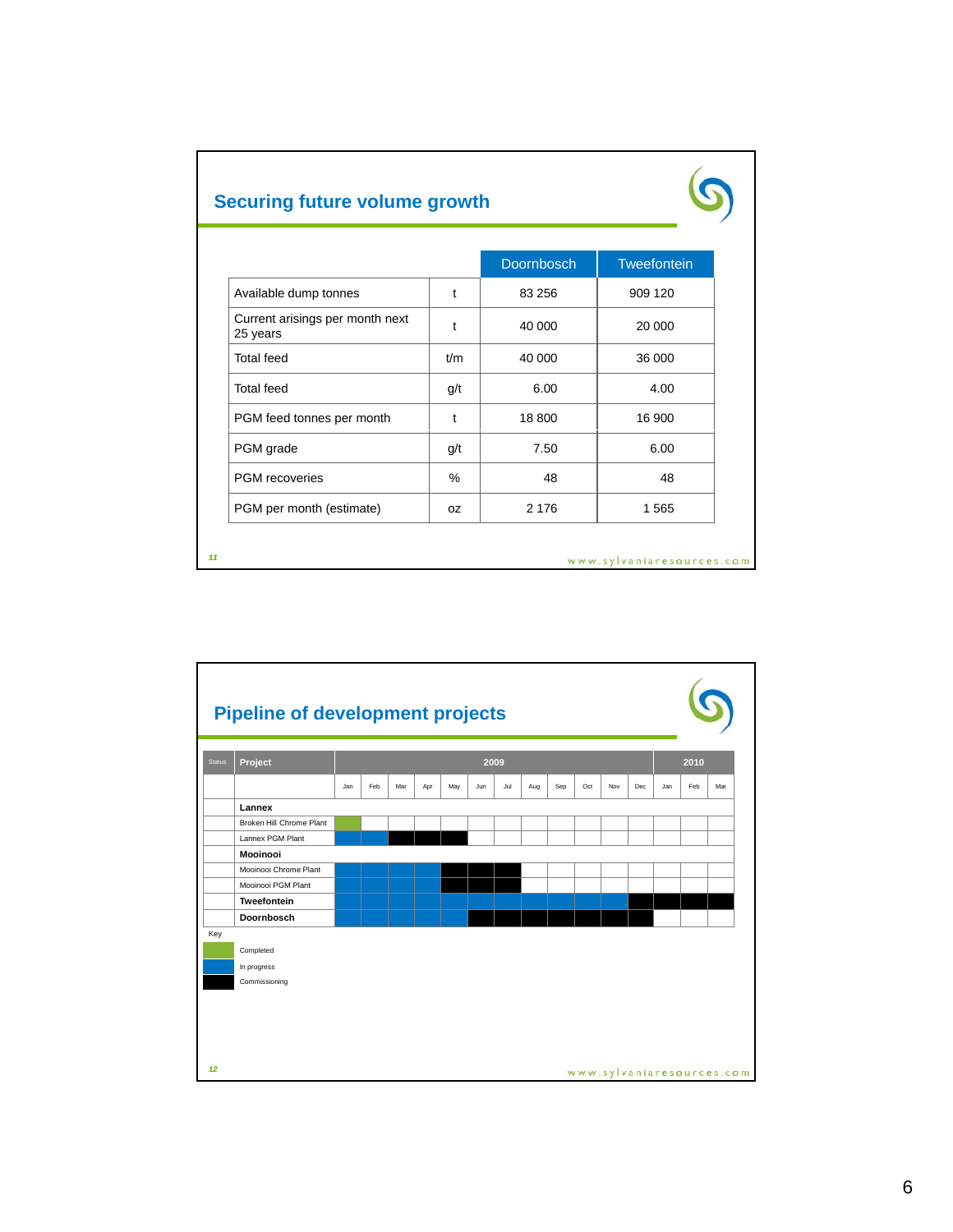

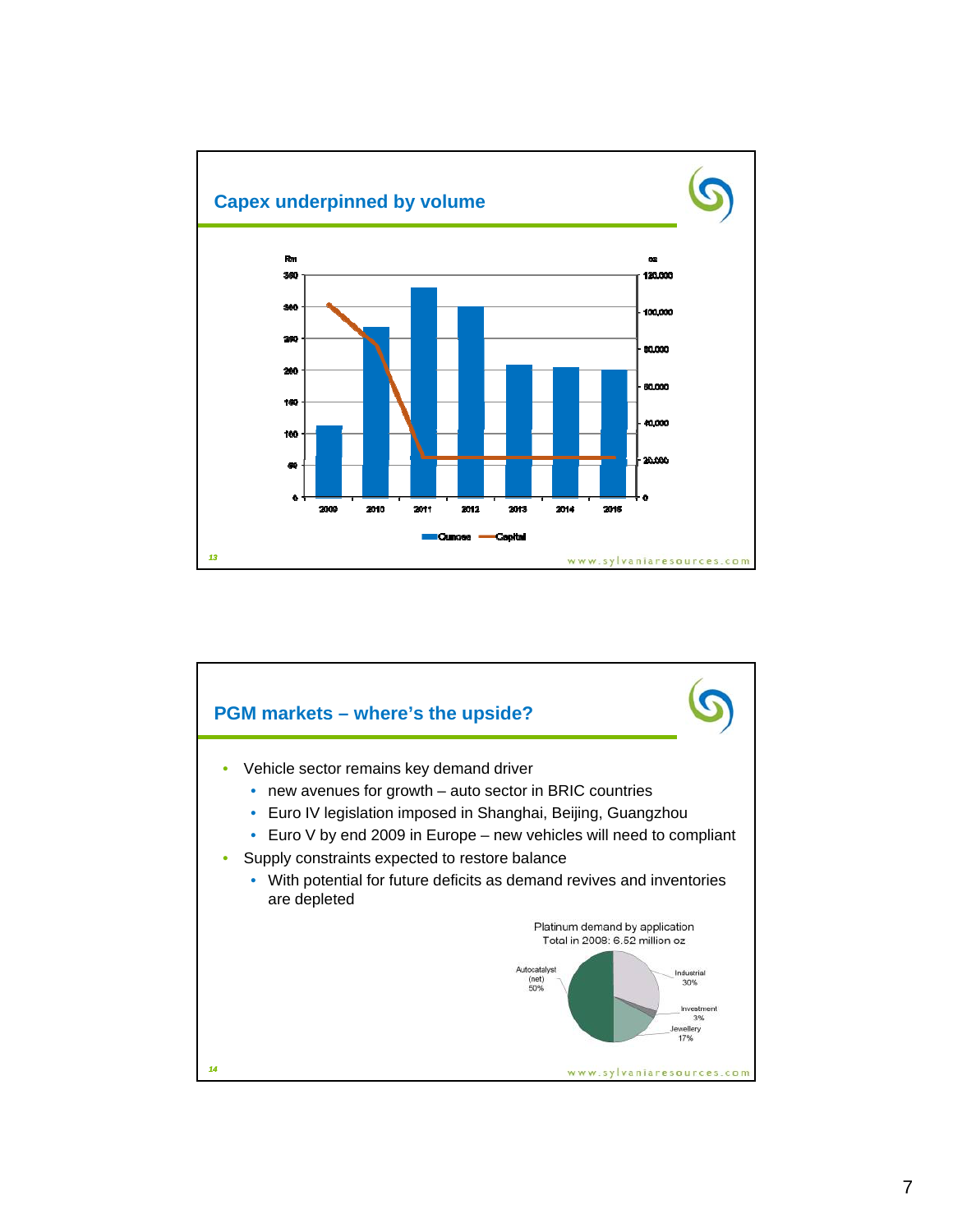

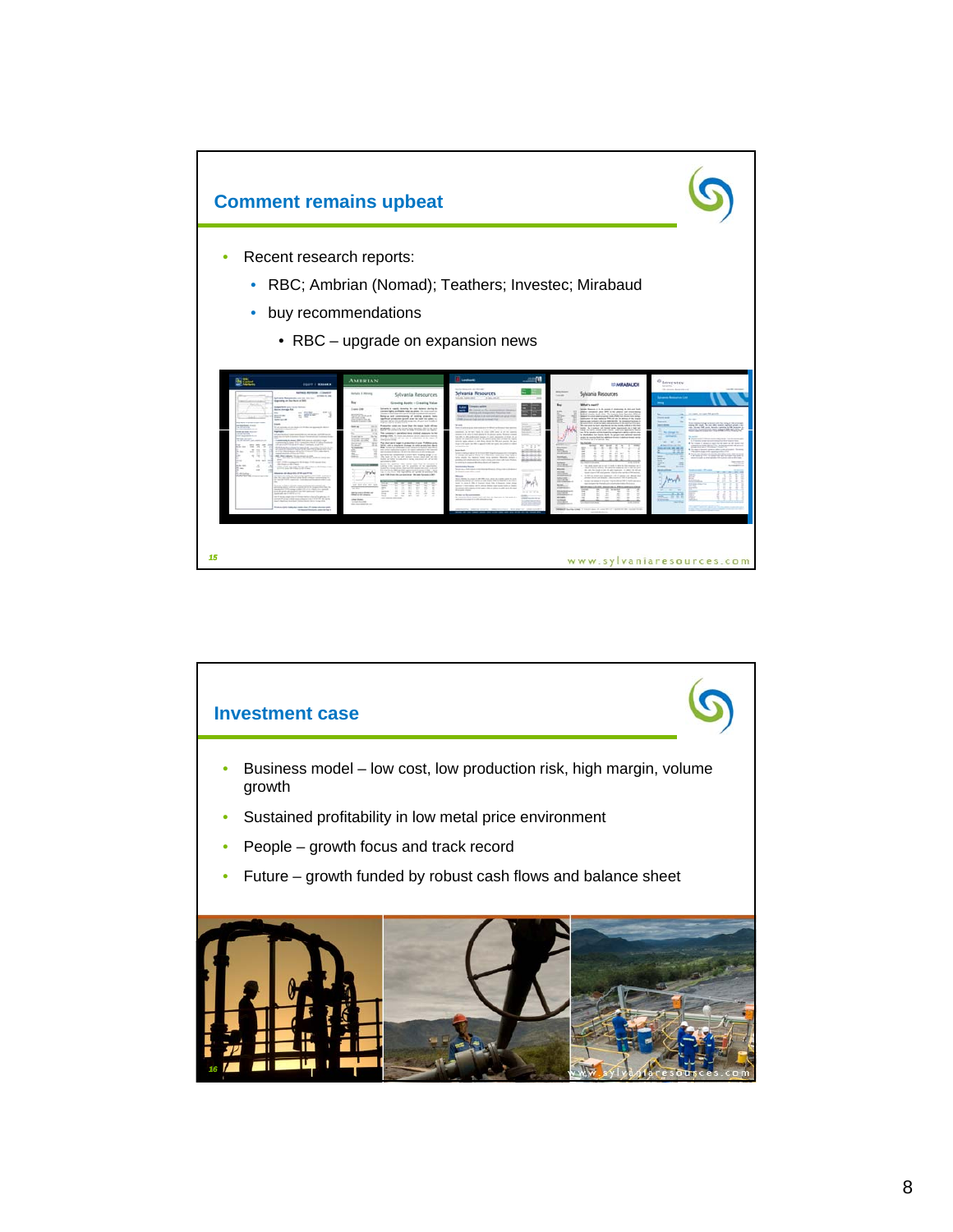

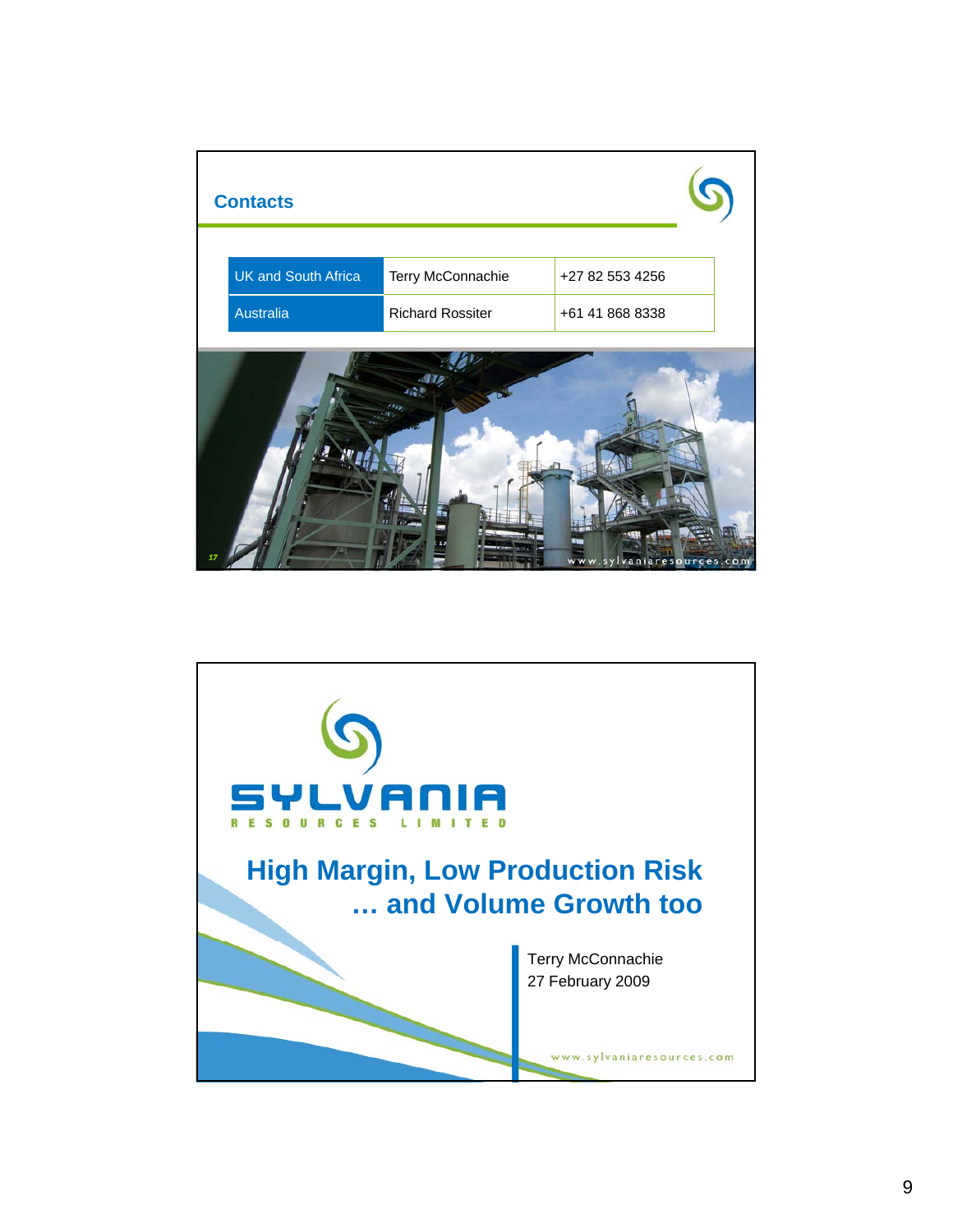